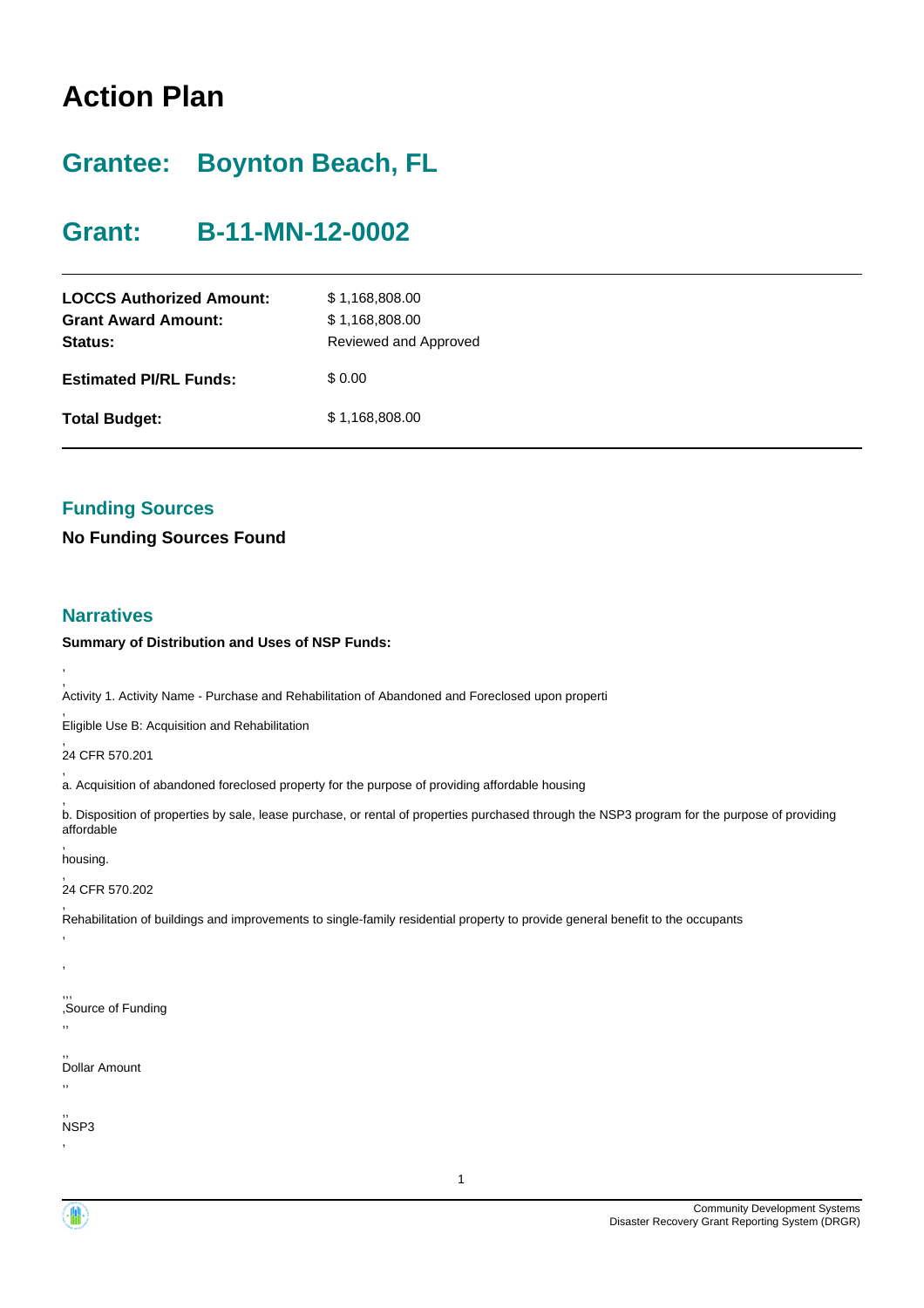#### \$559,726.00

, ,,

,

, Activity Number 2 Purchase and Rehabilitation of Abandoned and Foreclosed Upon Properties for Persons at or below 50% Median incomeEligible Use B: Acquisition and Rehabilitation

, 24 CFR 570.201

, a. Acquisition of abandoned foreclosed property for the purpose of providing affordable housing

, b. Disposition of properties by sale, lease purchase, or rental of properties purchased through the NSP3 program for the purpose of providing affordable

, housing.

, 24 CFR 570.202

, Rehabilitation of buildings and improvements to single-family

, \$292,202.00

,

,

, ,

,

,

,

,

,

,

,, Activity Number 3 24 CFR 570.201

(n) Direct Homeownership assistance

, 24CFR 570.204 Community based development organizations.

HUD notes that any of the activities listed above may include required homebuyer counseling as an activity delivery cost.

, New Construction of housing is eligible as part of the redevelopment of demolished or vacant properties

, \$200,000.00

,, Activity Number 4 ,Planning and Administration of NSP 3 Program,, \$116,880.00

#### **How Fund Use Addresses Market Conditions:**

Based upon market conditions, the City of Boynton Beach anticipates acquiring a minimum of five (5) abandoned and foreclosed upon properties within the target area for resale for homeownership and/or rental if necessary. This effort will lower the vacancy rate by increasing the supply of affordable housing for homeownership and rental. This effort will also increase the interest of others to purchase in these neighborhoods.

#### **Ensuring Continued Affordability:**

All applicants purchasing units with NSP3 funds will be required to attend housing counseling classes at a minimum of eight (8) hours conducted by HUD approved counseling agencies.

, ToAll applicants purchasing units with NSP3 funds will be required to attend housing counseling classes at a minimum of eight (8) hours conducted by the greatest extent possible, mortgage payments should not exceed 30% of the family&rsquos monthly income.

, For purposes of rehabilitation, each dwelling purchased with NSP3 funds will adhere to HOME standards according to 24CFR 92.251 (a) (1) Housing that is constructed or rehabilitated with HOME (NSP) funds must meet all applicable local codes, rehabilitation standards, ordinances, and zoning ordinances at the time of project completion.

, No subprime mortgages will be allowed.

Dwellings previously purchased with HOME funds will revive those restrictions.

All dwellings purchased with NSP3 funds will be secured by a promissory note and mortgage with the City of Boynton Beach for a period of time as specified in the agreement for a period of time no less than 15 years

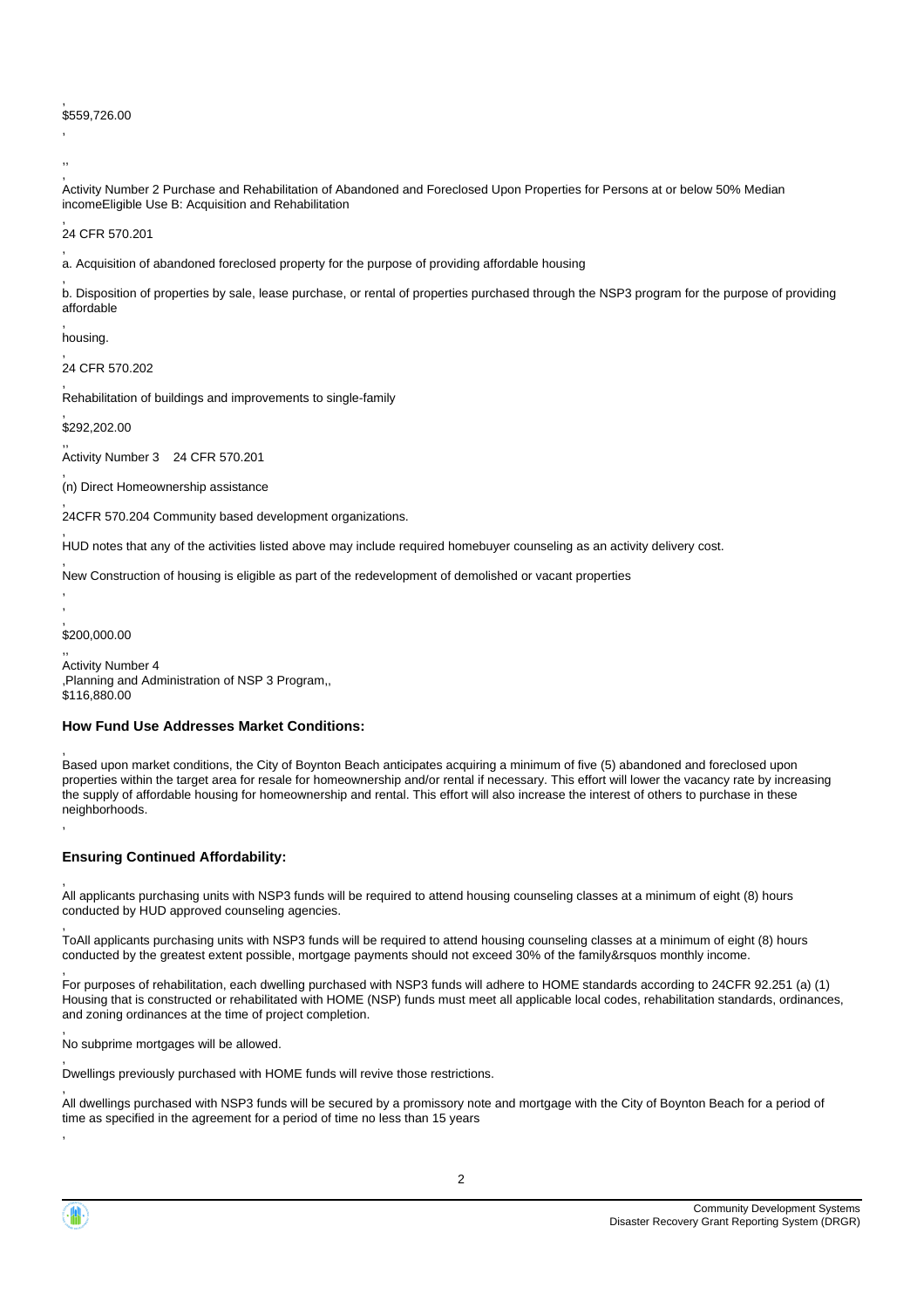, To insure affordability, eligible families or individuals may receive NSP3 subsidy as a "soft" second mortgage in the form of a deferred payment at zero percent (0%) interest rate loan, secured by a mortgage and promissory note in favor of the City of Boynton Beach or non profit agency. This subsidy can represent down payment and closing costs associated with purchasing the unit. ,

, In an effort to insure that this income level is served by the City of Boynton Beach, It may be necessary for the City of Boynton Beach to hold the first mortgage for families in this income as this level is often not eligible or Conventional/FHA mortgages.

#### **Definition of Blighted Structure:**

#### , Blighted Structure

,,

,

,

,

,

,

,

,

,

,

,

,

,

The City of Boynton Beach has adopted the following as its definition of blighted structure: Florida Statute 163.340 defines &ldquoBlighted Area&rdquo as an area in which there are a substantial number of deteriorated, or deteriorating structures, in which conditions, as indicated by government-maintained statistics or other studies, are leading to economic distress or endanger life or property, and in which two or more of the following factors are present:

, (a) Predominance of defective or inadequate street layout, parking facilities, roadways, bridges, or public transportation facilities;

(b) Aggregate assessed values of real property in the area for ad valorem tax purposes have failed to show any appreciable increase over the 5 years prior to the finding of such conditions;

- , (c) Faulty lot layout in relation to size, adequacy, accessibility, or usefulness;
- (d) Unsanitary or unsafe conditions;
- , (e) Deterioration of site or other improvements;
- (f) Inadequate and outdated building density patterns;
- , (g) Falling lease rates per square foot of office, commercial, or industrial space compared to the remainder of the county or municipality;
- (h) Tax or special assessment delinquency exceeding the fair value of the land;
- , (i) Residential and commercial vacancy rates higher in the area than in the remainder of the county or municipality;
- (j) Incidence of crime in the area higher than in the remainder of the county or municipality;
- , (k) Fire and emergency medical service calls to the area proportionately higher than in the remainder of the county or municipality;

(l) A greater number of violations of the Florida Building Code in the area than the number of violations recorded in the remainder of the county or municipality

(m) Diversity of ownership or defective or unusual conditions of title which prevent the free alienability of land within the deteriorated or hazardous area; or

, (n) Governmentally owned property with adverse environmental conditions caused by a public or private entity

#### **Definition of Affordable Rents:**

Affordable Rents is defined as those rents which do not exceed 30% of an amount representing the percentage of the area&rsquos median annual gross income adjusted for family size for very-low, low, or moderate-income households. The rents may not exceed the rent limits adjusted for bedroom size for the West Palm Beach-Boca Metropolitan Statistical area as defined by the U. S. Department of Housing and Urban Development annually.

The Fair Market Rents for existing units in the area established by HUD in 24 CFR 888.111 for FY 2011 is outlined in the following chart:

West Palm Beach &ndash Boca R Raton , FL HMFA

|       | 0 Bedroom 1 Bedroom 2 Bedroom |         | 3 Bedroom | 4 Bedroom |
|-------|-------------------------------|---------|-----------|-----------|
| \$944 | \$1.106                       | \$1,306 | \$1.847   | \$1.903   |



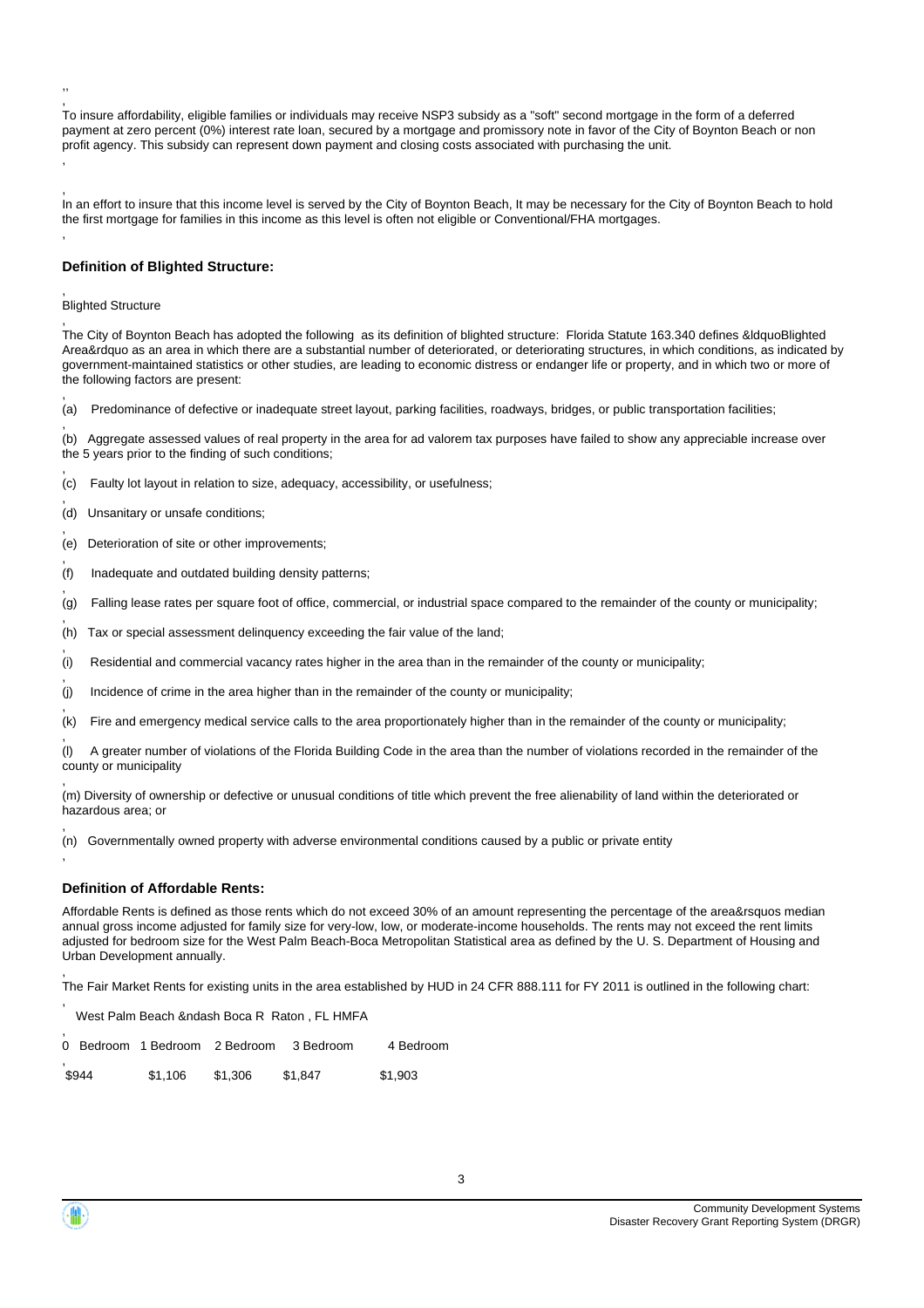#### **Housing Rehabilitation/New Construction Standards:**

, The Housing standards governing dwellings purchased or constructed through the NSP program will be in accordance with compliance with the following statutory and regulatory requirements:

Building Code: City of Boynton Beach Ordinance 08-031: City Property

, Maintenance Code

,

, City of Boynton Beach Local Housing Code

, Housing Quality Standards

, Life Safety Code

, Model Energy Code

, ANSI standards for handicap accessibility

, HUD guidelines for the Evaluation and Control of Lead Based Paint Hazards in Housing

#### **Vicinity Hiring:**

The City of Boynton Beach will make every effort to hire Contractors who will ensure that trades people who will hire skilled and semi skilled persons from the immediate surrounding area.

#### **Procedures for Preferences for Affordable Rental Dev.:**

N/A

,

#### **Grantee Contact Information:**

,Name Octavia S. Sherrod

, Location 100 East Boynton Beach Blvd.

, Administrator Contact Info Octavia S. Sherrod

, sherrodo@bbfl.us ,City of Boynton Beach

## **Project Summary**

| Project# | <b>Project Title</b>        | <b>Grantee Activity #</b>     | <b>Activity Title</b>                   |
|----------|-----------------------------|-------------------------------|-----------------------------------------|
|          | Acquisition/Rehabilitation  | 0001                          | Acquisition/Rehabilitation              |
| 2        | Acquisition 25%             | 0002                          | Acquisition/Rehabilitation 25% Setaside |
| 3        | Ocean Breeze                | 0003                          | Ocean Breeze                            |
| 4        | Planning and Administration | 0004                          | Administration                          |
| 9999     | <b>Restricted Balance</b>   | No activities in this project |                                         |

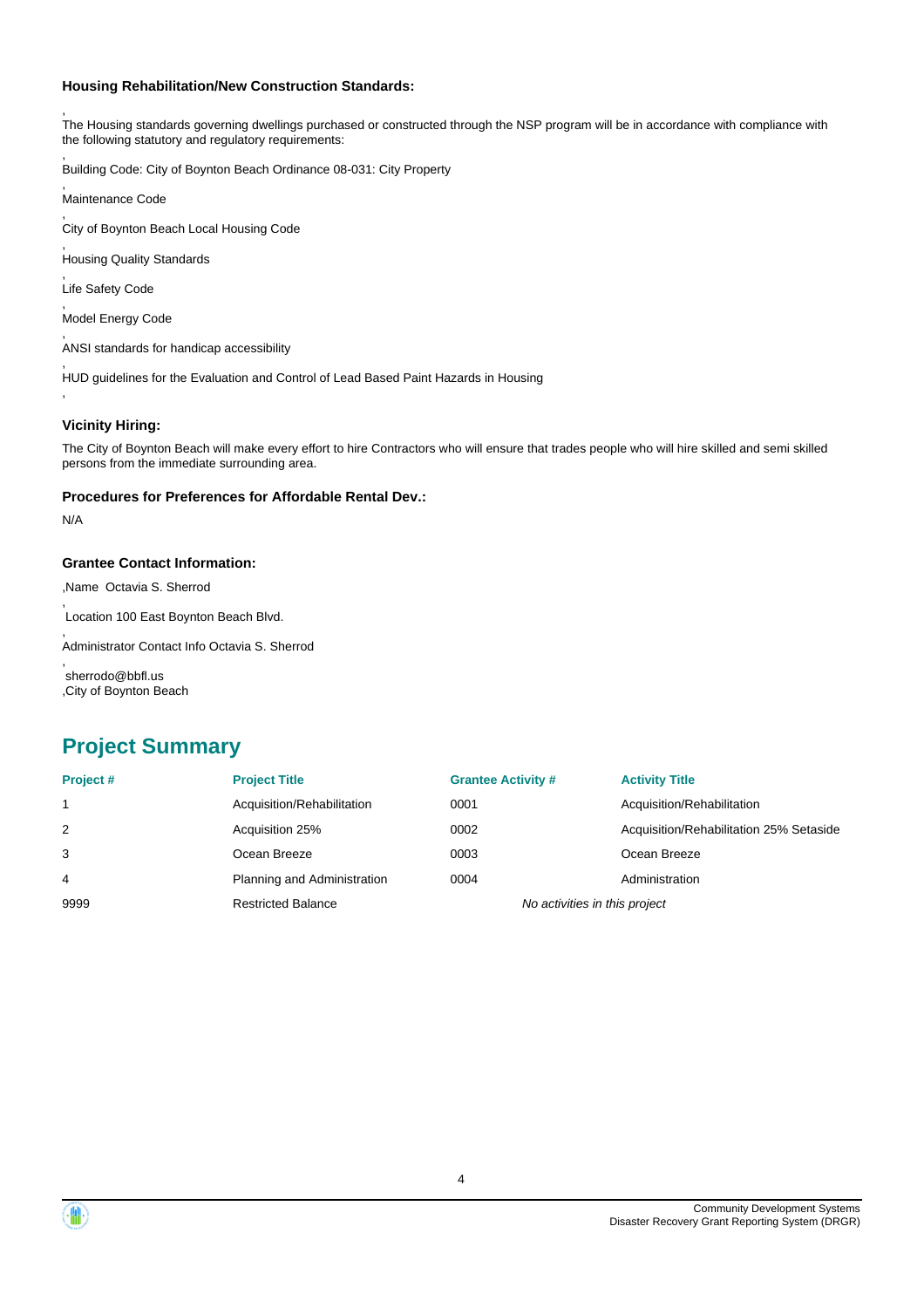# **Activities**

# **Project # / Title: 1 / Acquisition/Rehabilitation**

| <b>Grantee Activity Number:</b><br>0001<br><b>Activity Title:</b>                                                                | <b>Acquisition/Rehabilitation</b>        |                                          |            |                                 |
|----------------------------------------------------------------------------------------------------------------------------------|------------------------------------------|------------------------------------------|------------|---------------------------------|
| <b>Activitiy Type:</b>                                                                                                           |                                          | <b>Activity Status:</b>                  |            |                                 |
| Rehabilitation/reconstruction of residential structures                                                                          |                                          | <b>Under Way</b>                         |            |                                 |
| <b>Project Number:</b>                                                                                                           |                                          | <b>Project Title:</b>                    |            |                                 |
| 1                                                                                                                                |                                          | Acquisition/Rehabilitation               |            |                                 |
| <b>Projected Start Date:</b><br>03/01/2011                                                                                       | <b>Projected End Date:</b><br>03/01/2014 |                                          |            |                                 |
| <b>Project Draw Block by HUD:</b><br>Not Blocked                                                                                 |                                          |                                          |            | Project Draw Block Date by HUD: |
| <b>Activity Draw Block by HUD:</b><br>Not Blocked                                                                                |                                          | <b>Activity Draw Block Date by HUD:</b>  |            |                                 |
| <b>Block Drawdown By Grantee:</b><br>Not Blocked                                                                                 |                                          |                                          |            |                                 |
| <b>National Objective:</b>                                                                                                       |                                          | <b>Total Budget:</b>                     |            | \$559,726.00                    |
| LMMI: Low, Moderate and Middle Income National Objective for<br>NSP Only<br><b>Environmental Assessment:</b><br><b>COMPLETED</b> |                                          | <b>Other Funds</b><br><b>Total Funds</b> | \$0.00     | \$559,726.00                    |
| <b>Benefit Report Type:</b><br>Direct (Households)                                                                               |                                          |                                          |            |                                 |
| <b>Proposed Beneficiaries</b>                                                                                                    | <b>Total</b>                             | Low                                      | <b>Mod</b> | Low/Mod%                        |
| # Owner Households                                                                                                               | 3                                        |                                          | 3          | 100.00                          |
| # of Households                                                                                                                  | 3                                        |                                          | 3          | 100.00                          |
| <b>Proposed Accomplishments</b>                                                                                                  |                                          | <b>Total</b>                             |            |                                 |
| # of Singlefamily Units                                                                                                          |                                          | 3                                        |            |                                 |
| # of Housing Units                                                                                                               |                                          | 3                                        |            |                                 |

**# of Properties** 3

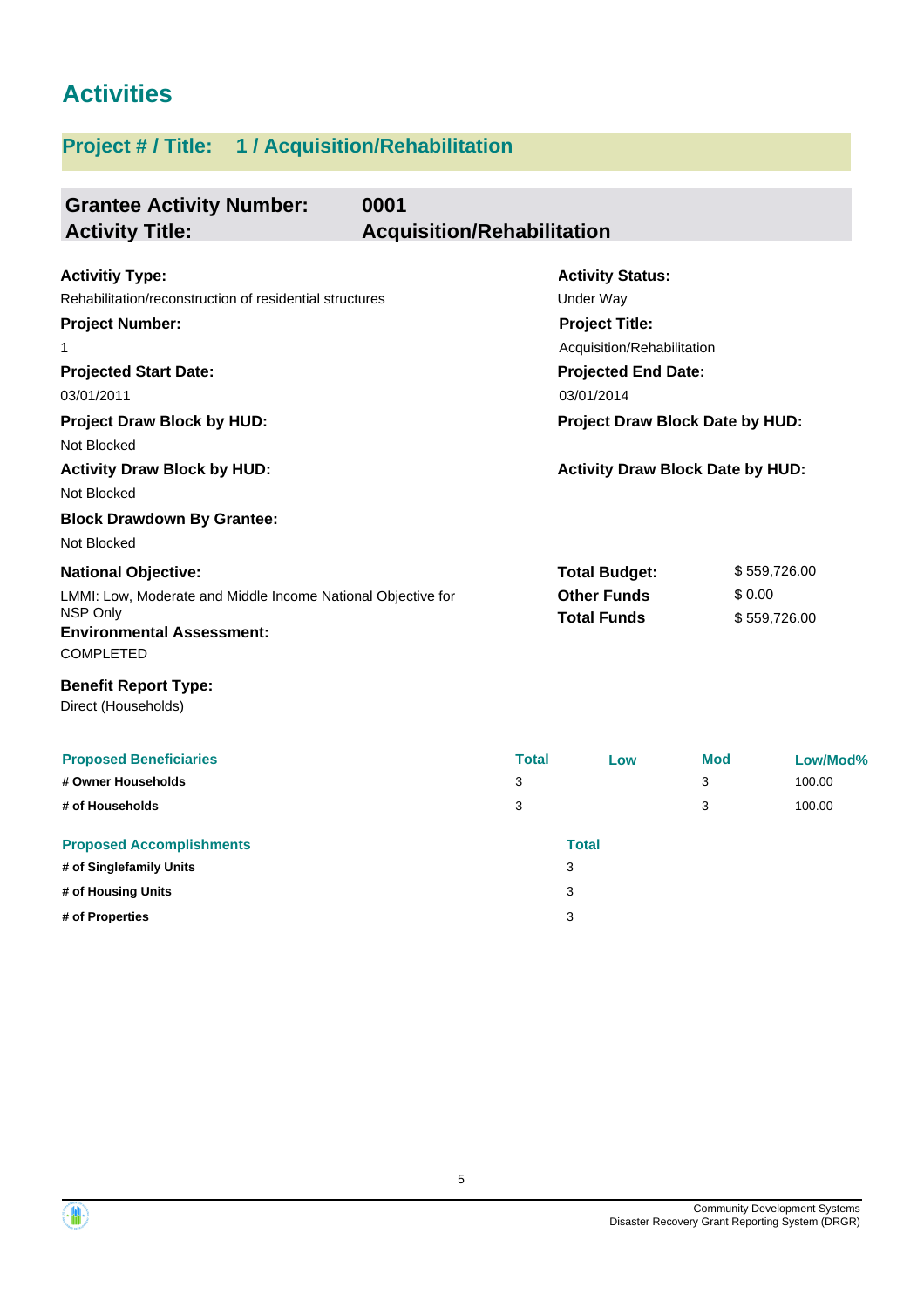#### **Activity is being carried out by Grantee:**

**Activity is being carried out through:**

No

### **Organization carrying out Activity:**

Boynton Beach Faith Based CDC/R M Lee CDC2

#### **Proposed budgets for organizations carrying out Activity:**

**Responsible Organization Organization Type Proposed** Boynton Beach Faith Based CDC/R M Lee CDC2 Non-Profit Non-Profit \$ 559,726.00

#### **Location Description:**

Properties are proposed to be purchased within the the area located south of Boynton Beach Blvd. and west of the FEC railway to include census tracts 62.01, 62.03, 57.01, 37.02, 60.02, 60.03, 60.05, and 61.00

#### **Activity Description:**

Activity is to acquire and rehabilitate vacant foreclosed upon properties and rehabilitate them to meet Minimum Housing Codes related to housing safety, quality, and habitability in order to sell, rent or redevelop them. These properties will then be marketed for resale to persons who will meet the income criteria not to exceed 120% of the median income for this area.

## **Project # / Title: 2 / Acquisition 25%**

| <b>Grantee Activity Number:</b><br><b>Activity Title:</b>                   | 0002<br><b>Acquisition/Rehabilitation 25% Setaside</b> |                                         |              |
|-----------------------------------------------------------------------------|--------------------------------------------------------|-----------------------------------------|--------------|
|                                                                             |                                                        |                                         |              |
| <b>Activitiy Type:</b>                                                      |                                                        | <b>Activity Status:</b>                 |              |
| Rehabilitation/reconstruction of residential structures                     |                                                        | Under Way                               |              |
| <b>Project Number:</b>                                                      |                                                        | <b>Project Title:</b>                   |              |
| 2                                                                           |                                                        | Acquisition 25%                         |              |
| <b>Projected Start Date:</b>                                                |                                                        | <b>Projected End Date:</b>              |              |
| 03/01/2011                                                                  |                                                        | 03/01/2014                              |              |
| <b>Project Draw Block by HUD:</b>                                           |                                                        | Project Draw Block Date by HUD:         |              |
| Not Blocked                                                                 |                                                        |                                         |              |
| <b>Activity Draw Block by HUD:</b>                                          |                                                        | <b>Activity Draw Block Date by HUD:</b> |              |
| Not Blocked                                                                 |                                                        |                                         |              |
| <b>Block Drawdown By Grantee:</b>                                           |                                                        |                                         |              |
| Not Blocked                                                                 |                                                        |                                         |              |
| <b>National Objective:</b>                                                  |                                                        | <b>Total Budget:</b>                    | \$292,202.00 |
| LH25: Funds targeted for housing for households whose incomes               |                                                        | <b>Other Funds</b>                      | \$0.00       |
| are at or under 50% Area Median Income.<br><b>Environmental Assessment:</b> |                                                        | <b>Total Funds</b>                      | \$292,202.00 |

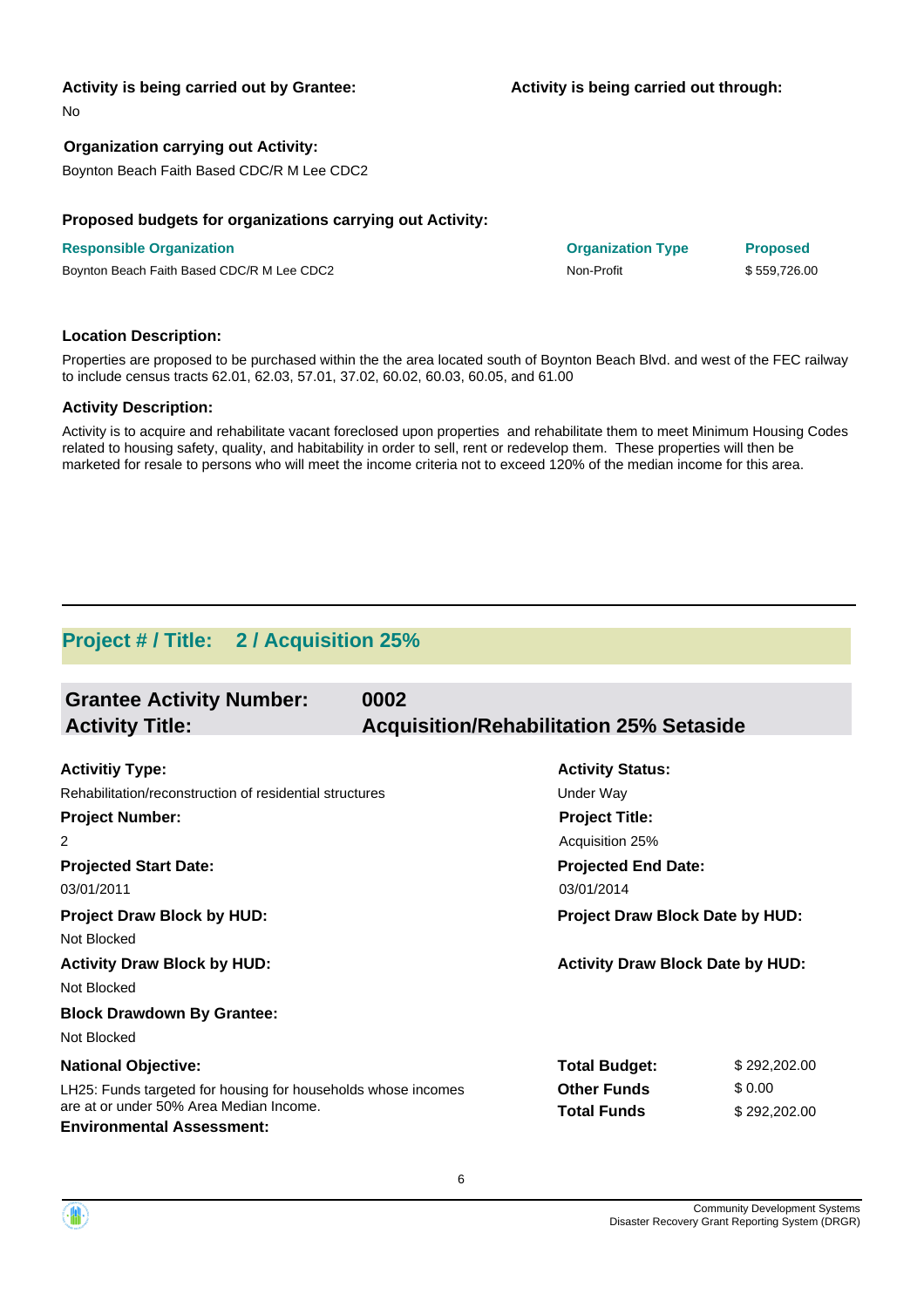#### COMPLETED

### **Benefit Report Type:**

Direct (Households)

| <b>Proposed Beneficiaries</b><br># Owner Households<br># of Households | <b>Total</b><br>2<br>2 | Low<br>2<br>$\overline{2}$ | <b>Mod</b> | Low/Mod%<br>100.00<br>100.00 |
|------------------------------------------------------------------------|------------------------|----------------------------|------------|------------------------------|
| <b>Proposed Accomplishments</b>                                        |                        | <b>Total</b>               |            |                              |
| # of Singlefamily Units                                                |                        | 2                          |            |                              |
| # of Housing Units                                                     |                        | 2                          |            |                              |
| # of Properties                                                        |                        | $\overline{2}$             |            |                              |

| <b>Activity is being carried out by Grantee:</b> |  |  |  |  |  |  |
|--------------------------------------------------|--|--|--|--|--|--|
|--------------------------------------------------|--|--|--|--|--|--|

#### No

### **Organization carrying out Activity:**

Boynton Beach Faith Based CDC/R M Lee CDC2

### **Proposed budgets for organizations carrying out Activity:**

| <b>Responsible Organization</b>            | <b>Organization Type</b> | <b>Proposed</b> |
|--------------------------------------------|--------------------------|-----------------|
| Boynton Beach Faith Based CDC/R M Lee CDC2 | Non-Profit               | \$292,202,00    |

#### **Location Description:**

The dwellings will be purchased in the area south of Boynton Beach Blvd., west of the FEC Railway and east of interstate 95, within census tracts 62.01, 62.03, 60.02, and 63.00 Plan amended to add Additional census tracts 57.01, 57.02, 60.02, 60.03, 60.05, 61.00 on January 15, 2013.

#### **Activity Description:**

Acquisition of vacant foreclosed upon single family dwellings for the purpose of resale to families certified as having incomes below 50% of the median income for this area. These dwellings will be rehabilitated to meet minimum housing codes related to housing safety, quality, and habitablility for families meeting the criteria. The dwellings will be marketed to this specific income level, and to the best possible extent sold, but the option of lease purchase for an affordablility period minimum of 15 years.

## **Project # / Title: 3 / Ocean Breeze**

| <b>Grantee Activity Number:</b> | 0003                |
|---------------------------------|---------------------|
| <b>Activity Title:</b>          | <b>Ocean Breeze</b> |

**Activitiy Type:**

**Activity Status:**

**Activity is being carried out through:**

7

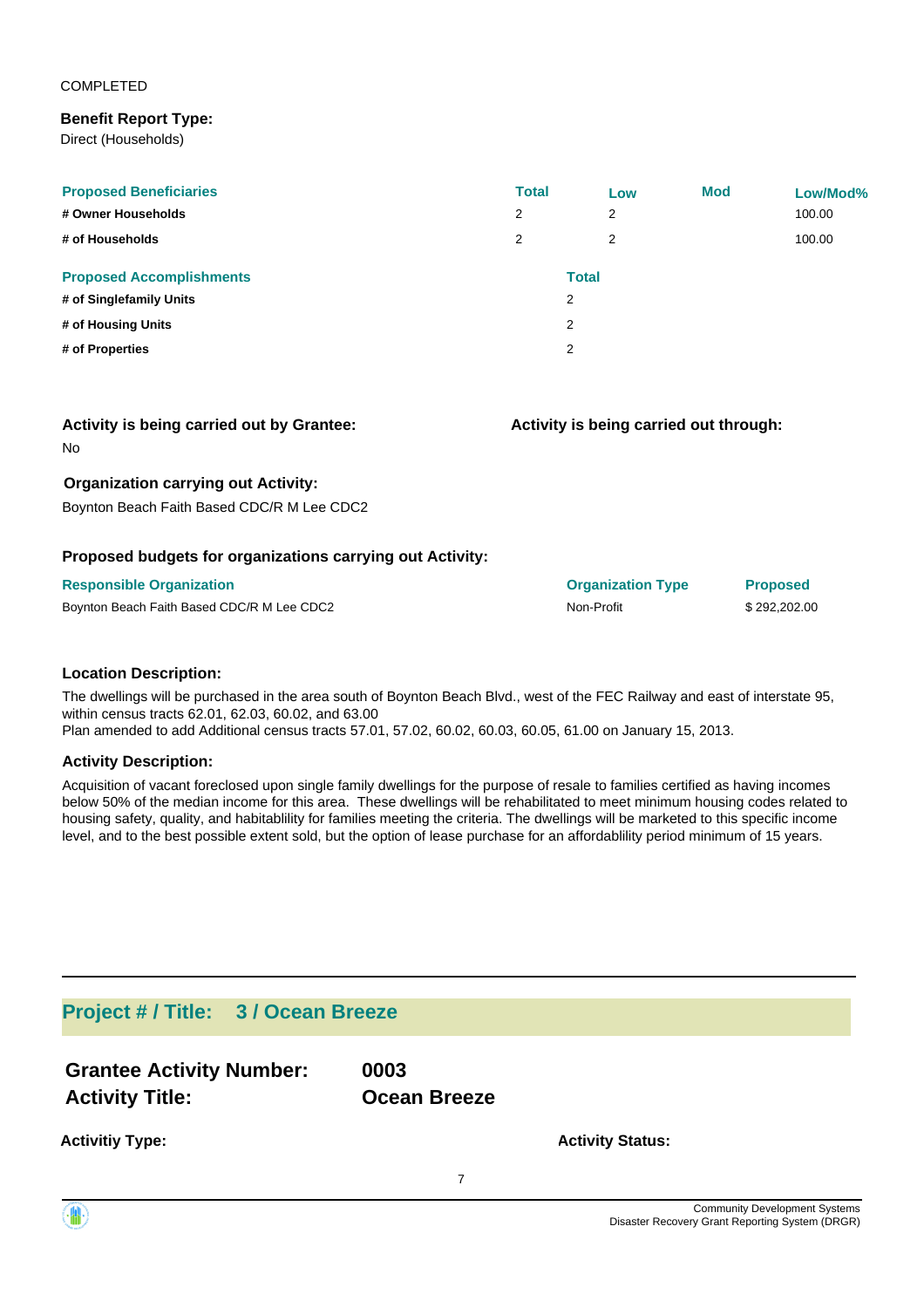| Homeownership Assistance to low- and moderate-income                                                   |                                 | Planned                                                          |            |                                        |  |
|--------------------------------------------------------------------------------------------------------|---------------------------------|------------------------------------------------------------------|------------|----------------------------------------|--|
| <b>Project Number:</b>                                                                                 | <b>Project Title:</b>           |                                                                  |            |                                        |  |
| 3                                                                                                      |                                 | Ocean Breeze                                                     |            |                                        |  |
| <b>Projected Start Date:</b>                                                                           |                                 | <b>Projected End Date:</b>                                       |            |                                        |  |
| 03/01/2011                                                                                             |                                 | 03/01/2014                                                       |            |                                        |  |
| Project Draw Block by HUD:<br>Not Blocked                                                              | Project Draw Block Date by HUD: |                                                                  |            |                                        |  |
| <b>Activity Draw Block by HUD:</b><br><b>Activity Draw Block Date by HUD:</b><br>Not Blocked           |                                 |                                                                  |            |                                        |  |
| <b>Block Drawdown By Grantee:</b>                                                                      |                                 |                                                                  |            |                                        |  |
| Not Blocked                                                                                            |                                 |                                                                  |            |                                        |  |
| <b>National Objective:</b><br>LMMI: Low, Moderate and Middle Income National Objective for<br>NSP Only |                                 | <b>Total Budget:</b><br><b>Other Funds</b><br><b>Total Funds</b> |            | \$200,000.00<br>\$0.00<br>\$200,000.00 |  |
| <b>Environmental Assessment:</b><br><b>COMPLETED</b>                                                   |                                 |                                                                  |            |                                        |  |
| <b>Benefit Report Type:</b><br>Direct (Households)                                                     |                                 |                                                                  |            |                                        |  |
| <b>Proposed Beneficiaries</b>                                                                          | <b>Total</b>                    | Low                                                              | <b>Mod</b> | Low/Mod%                               |  |
| # Owner Households                                                                                     | 20                              | 10                                                               | 10         | 100.00                                 |  |
| # of Households                                                                                        | 20                              | 10                                                               | 10         | 100.00                                 |  |
| <b>Proposed Accomplishments</b>                                                                        |                                 | <b>Total</b>                                                     |            |                                        |  |
| # of Singlefamily Units                                                                                |                                 | 20                                                               |            |                                        |  |
| # of Housing Units                                                                                     |                                 | 20                                                               |            |                                        |  |
| Activity is being carried out by Grantee:<br>No                                                        |                                 | Activity is being carried out through:                           |            |                                        |  |
| <b>Organization carrying out Activity:</b><br>Boynton Beach Faith Based CDC/R M Lee CDC2               |                                 |                                                                  |            |                                        |  |
| Proposed budgets for organizations carrying out Activity:                                              |                                 |                                                                  |            |                                        |  |
| <b>Responsible Organization</b><br>Boynton Beach Faith Based CDC/R M Lee CDC2                          |                                 | <b>Organization Type</b><br>Non-Profit                           |            | <b>Proposed</b><br>\$200,000.00        |  |
| <b>Location Description:</b>                                                                           |                                 |                                                                  |            |                                        |  |

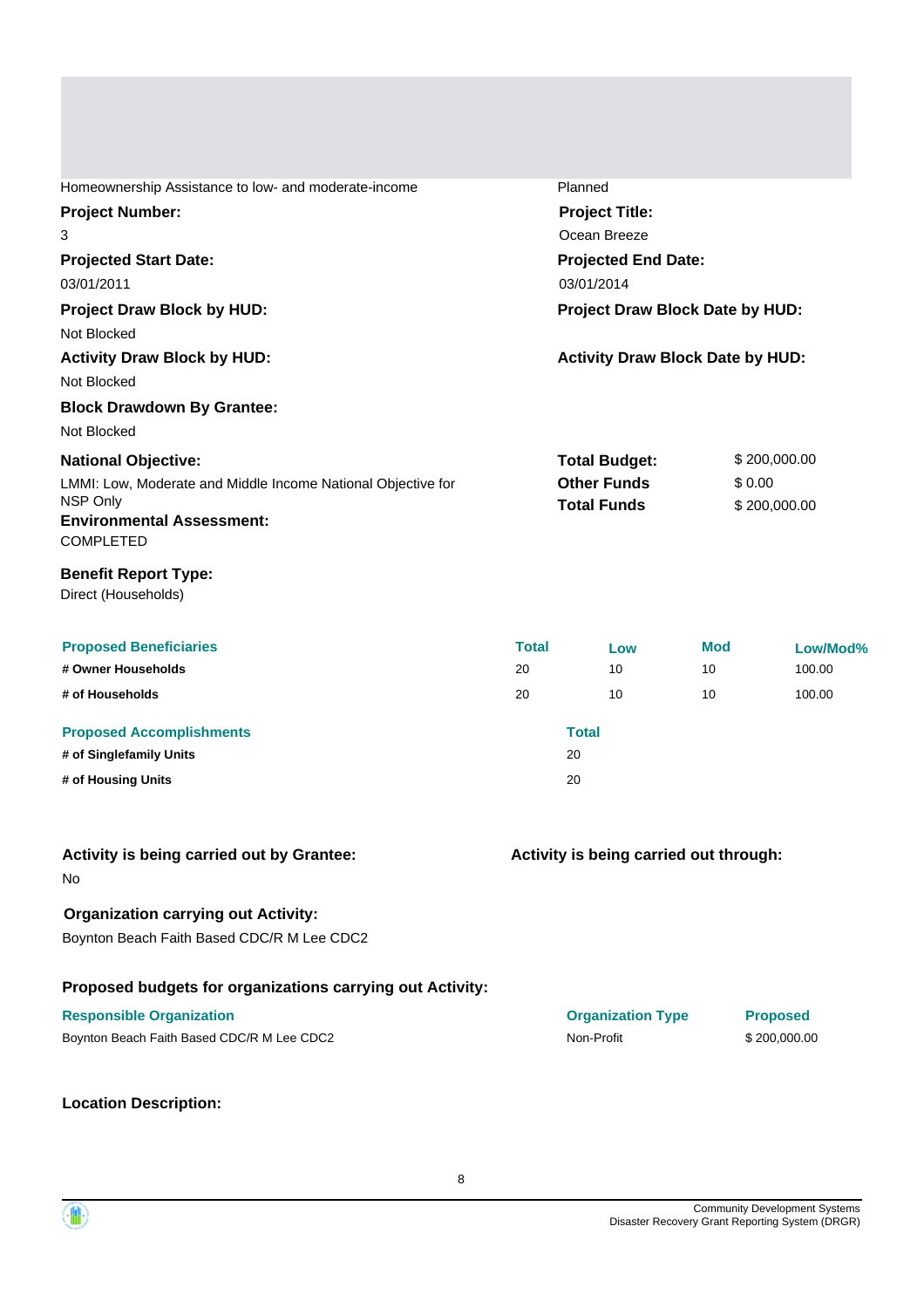Census Tract 61.00, which is also the CDBG target area.

### **Activity Description:**

Activity amended 01/15/10`2 to provide a construction loan to the Boynton Beach Faith-BasedCommunity Development Corporation to provide construction financing for the units they will be developing of the new housing development in the Ocean Breeze project for sale to families between 50% and 120% AMI in census tract 61.00.

 This vacant parcel is the result of a multi family rental housing unit which was severly damaged by a hurricane. The buildings were declared unhabitable by the city's Building Offical, and ultimately the land was purchased by the Community Redevelopment Agency. (CRA)

## **Project # / Title: 4 / Planning and Administration**

| <b>Grantee Activity Number:</b>                               | 0004                  |                                         |              |
|---------------------------------------------------------------|-----------------------|-----------------------------------------|--------------|
| <b>Activity Title:</b>                                        | <b>Administration</b> |                                         |              |
| <b>Activitiy Type:</b>                                        |                       | <b>Activity Status:</b>                 |              |
| Administration                                                |                       | Under Way                               |              |
| <b>Project Number:</b>                                        |                       | <b>Project Title:</b>                   |              |
| 4                                                             |                       | Planning and Administration             |              |
| <b>Projected Start Date:</b>                                  |                       | <b>Projected End Date:</b>              |              |
| 03/01/2011                                                    |                       | 03/01/2014                              |              |
| <b>Project Draw Block by HUD:</b>                             |                       | Project Draw Block Date by HUD:         |              |
| Not Blocked                                                   |                       |                                         |              |
| <b>Activity Draw Block by HUD:</b>                            |                       | <b>Activity Draw Block Date by HUD:</b> |              |
| Not Blocked                                                   |                       |                                         |              |
| <b>Block Drawdown By Grantee:</b>                             |                       |                                         |              |
| Not Blocked                                                   |                       |                                         |              |
| <b>National Objective:</b>                                    |                       | <b>Total Budget:</b>                    | \$116,880.00 |
| Not Applicable - (for Planning/Administration or Unprogrammed |                       | <b>Other Funds</b>                      | \$0.00       |
| Funds only)                                                   |                       | <b>Total Funds</b>                      | \$116,880.00 |
| <b>Environmental Assessment:</b><br><b>EXEMPT</b>             |                       |                                         |              |
| <b>Benefit Report Type:</b>                                   |                       |                                         |              |
| ΝA                                                            |                       |                                         |              |



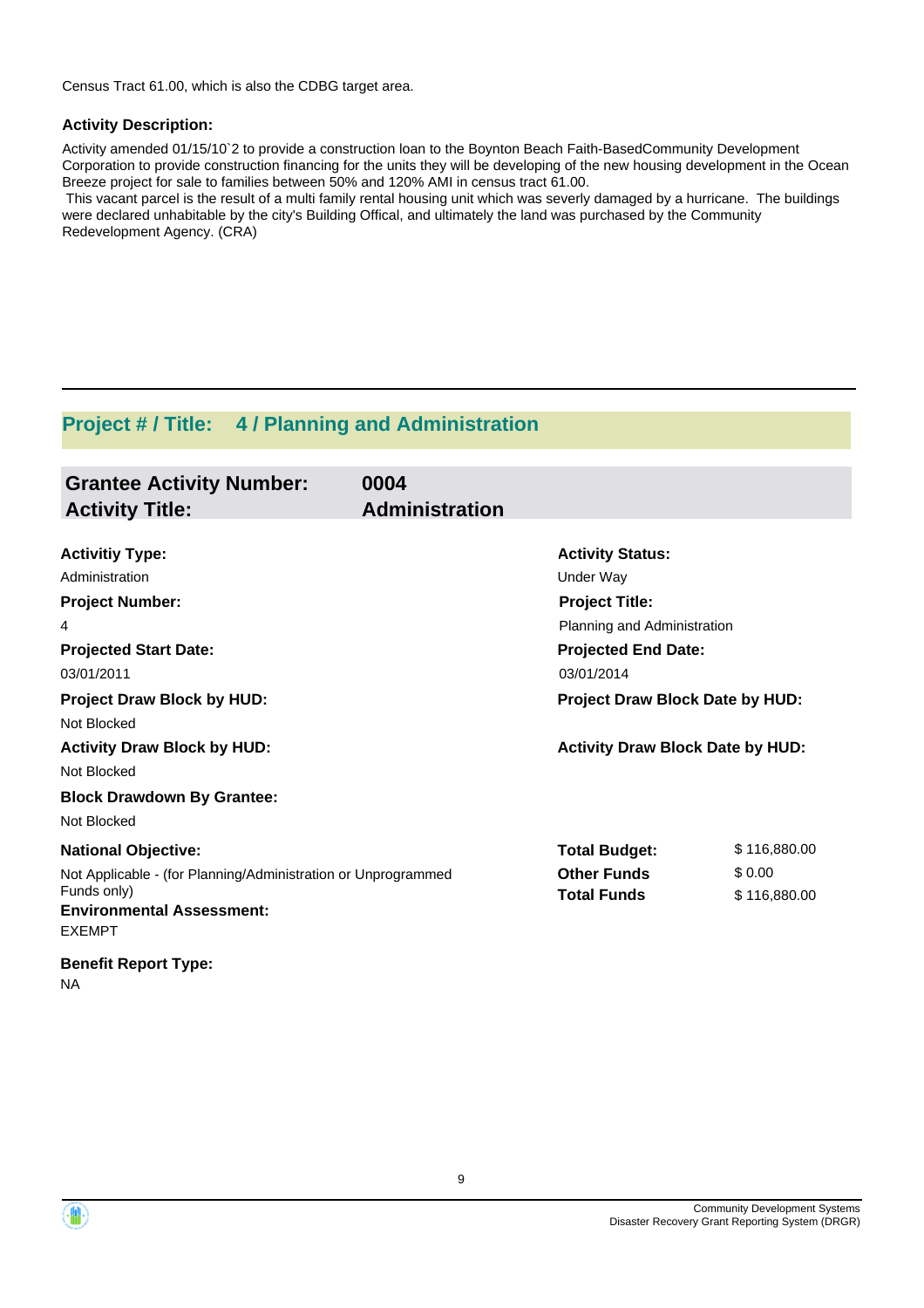#### **Activity is being carried out by Grantee:**

No

### **Organization carrying out Activity:**

The City of Boynton Beach

#### **Proposed budgets for organizations carrying out Activity:**

| <b>Responsible Organization</b> | <b>Organization Type</b> | <b>Proposed</b> |
|---------------------------------|--------------------------|-----------------|
| The City of Boynton Beach       | Unknown                  | \$116,880.00    |

#### **Location Description:**

#### **Activity Description:**

Costs associated with the planning and administration of the NSP3 program.

## **Action Plan Comments:**

- Plan rejected due to grantee not inputting data in correctly. Experienced several errors submitting data in DRGR. NEC Reviewer -
- Grantee did not input activities for each project. Grantee has been advised of the need to set up an activity in DRGR under each of the projects. Plan is being rejected awaiting modifications. NEC 5.20.11 Reviewer -
- After having to reject plan several times due to insufficient informaiton it appears grantee has input necessary information for the approval of the activities in plan. NEC 6.30.2011 Reviewer -
- No changes made to AP. Grantee went into AP in lieu of QPR for revisions which triggered the need for approval of the action plan. NEC 11/17/2011 Reviewer -
- Grantee went in to make changes to AP as per field office directions. However, after further review changes were not necessary due to this activity does not need to reflect only LMMI since LH25 beneficiaires may end up also being beneficiaries of this activity. NEC 2-23-2012 Reviewer -
- Reviewer Action plan rejected due to grantee submitted erroneously prior to making additional changes.
- Reviewer Grantee Action plan approved however pending some additional items for file. NEC.1.30.13
- Grantee amended plan but last modification on 1.30.13 did not include the changes to construction financing for activity-0003-Ocean Breeze. Grantee modified changes and resubmitted for our review.2.13.13.NEC Reviewer -
- Grantee amended plan but last modification on 1.30.13 did not include the changes to construction financing for activity-0003-Ocean Breeze. Grantee modified changes and resubmitted for our review.2.13.13.NEC Reviewer -
- Grantee indicated minor corrections and changes made to activity type from Acquisition Rehabilitation to Rehabilitation/Construction. NEC 1/15/2015. Reviewer -